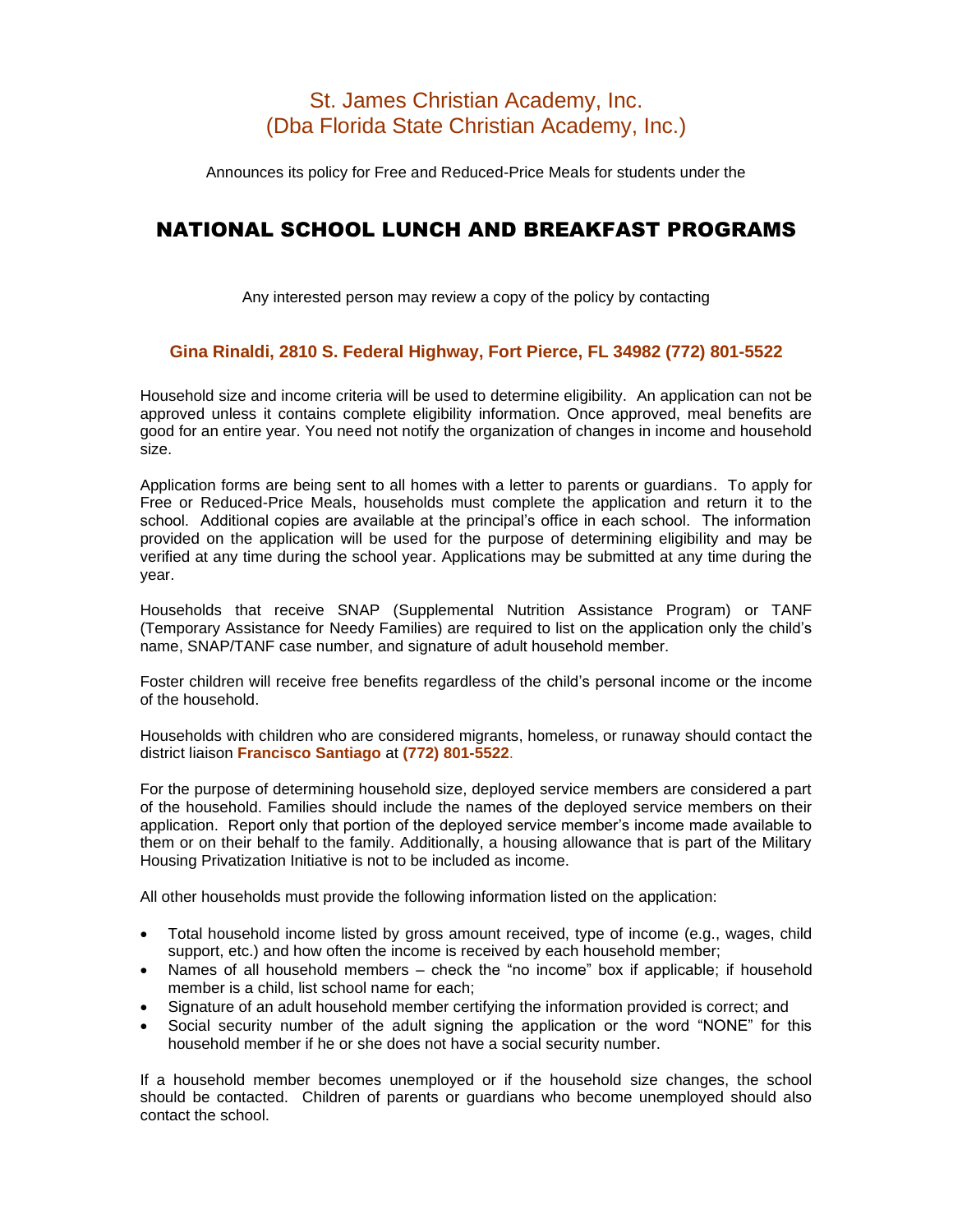Under the provisions of the Free and Reduced-Price meal policy

## **Food Service Director**

will review applications and determine eligibility. If a parent or guardian is dissatisfied with the ruling of the official, he or she may wish to discuss the decision with the determining official on an informal basis. If the parent wishes to make a formal appeal, he or she may make a request either orally or in writing to

### **Simone Tillman, 2810 S. Federal Highway, Fort Pierce, FL 34982 (772) 801-5522**

Unless indicated otherwise on the application, the information on the Free and Reduced-Price Meal application may be used by the school system in determining eligibility for other educational programs.

\*Meals served at this school are available at no cost regardless of the eligibility determination. \*

### **FLORIDA INCOME ELIGIBILITY GUIDELINES FOR FREE AND REDUCED-PRICE MEALS**

| <b>FREE MEAL SCALE</b>                       |          |         |                  |           |        |  |  |  |
|----------------------------------------------|----------|---------|------------------|-----------|--------|--|--|--|
| Household                                    | Annual   | Monthly | <b>Twice Per</b> | Every Two | Weekly |  |  |  |
| Size                                         |          |         | Month            | Weeks     |        |  |  |  |
|                                              | 16,588   | 1,383   | 692              | 638       | 319    |  |  |  |
| 2                                            | 22,412   | 1,868   | 934              | 862       | 431    |  |  |  |
| 3                                            | 28,236   | 2,353   | 1,177            | 1,086     | 543    |  |  |  |
| 4                                            | 34.060   | 2,839   | 1.420            | 1,310     | 655    |  |  |  |
| 5                                            | 39,884   | 3,324   | 1,662            | 1,534     | 767    |  |  |  |
| 6                                            | 45,708   | 3,809   | 1,905            | 1,758     | 879    |  |  |  |
| 7                                            | 51,532   | 4,295   | 2,148            | 1,982     | 991    |  |  |  |
| 8                                            | 57,356   | 4,780   | 2,390            | 2,206     | 1,103  |  |  |  |
| For each<br>additional family<br>member, add | $+5,824$ | $+486$  | $+243$           | $+224$    | $+112$ |  |  |  |

*Effective from July 1, 2020, to June 30, 2021*

| <b>REDUCED-PRICE MEAL SCALE</b>              |          |         |                  |           |        |  |  |  |
|----------------------------------------------|----------|---------|------------------|-----------|--------|--|--|--|
| Household                                    | Annual   | Monthly | <b>Twice Per</b> | Every Two | Weekly |  |  |  |
| Size                                         |          |         | Month            | Weeks     |        |  |  |  |
|                                              | 23,606   | 1,968   | 984              | 908       | 454    |  |  |  |
| 2                                            | 31,894   | 2,658   | 1,329            | 1,227     | 614    |  |  |  |
| 3                                            | 40,182   | 3,349   | 1,675            | 1,546     | 773    |  |  |  |
| 4                                            | 48,470   | 4,040   | 2,020            | 1,865     | 933    |  |  |  |
| 5                                            | 56,758   | 4,730   | 2,365            | 2,183     | 1,092  |  |  |  |
| 6                                            | 65.046   | 5,421   | 2,711            | 2,502     | 1,251  |  |  |  |
|                                              | 73,334   | 6,112   | 3,056            | 2,821     | 1,411  |  |  |  |
| 8                                            | 81,622   | 6,802   | 3,401            | 3,140     | 1,570  |  |  |  |
| For each<br>additional family<br>member, add | $+8,288$ | $+691$  | $+346$           | $+319$    | $+160$ |  |  |  |